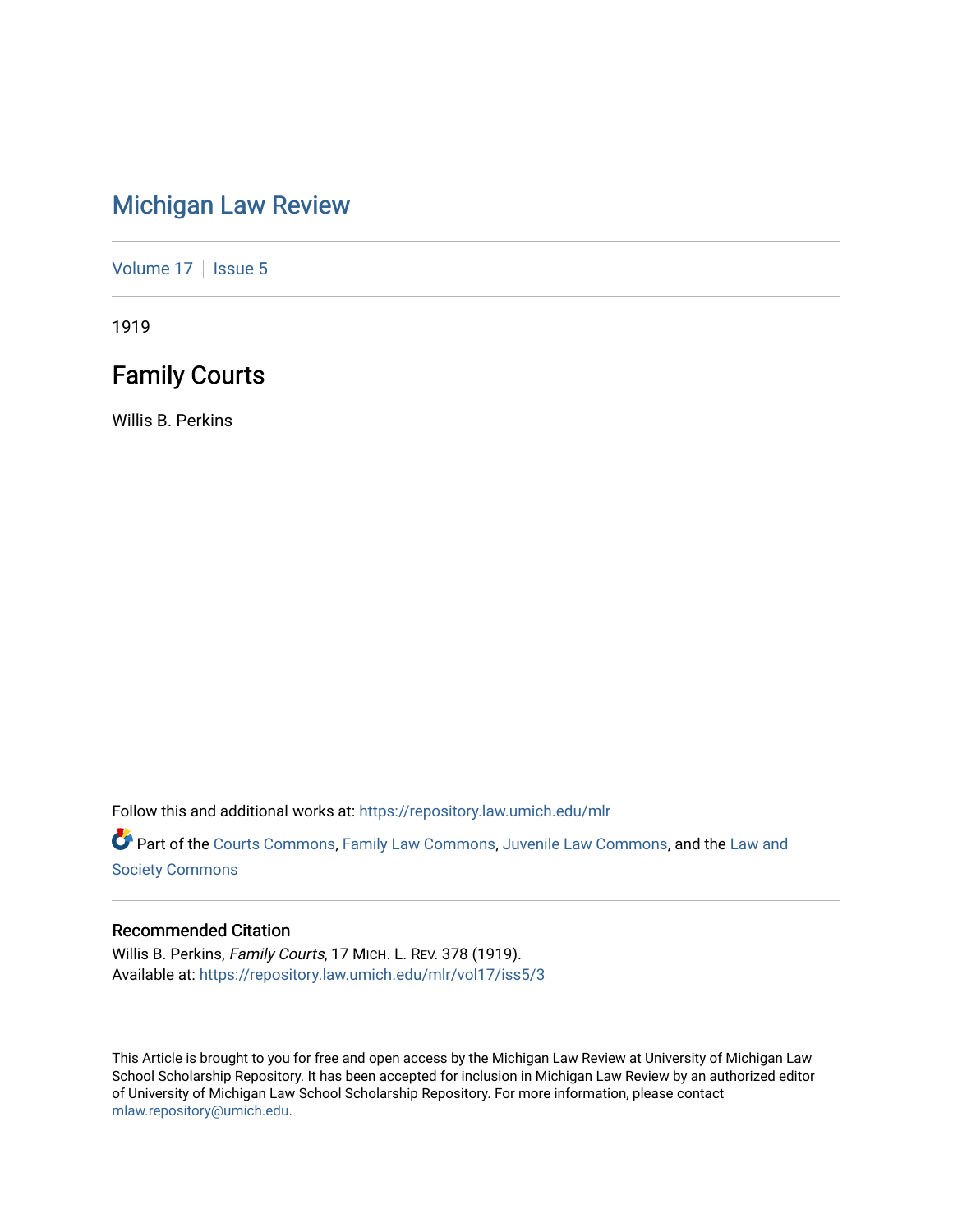### FAMILY COURTS

A great deal has been said, but very little has been authoritatively written upon the subject of Domestic Relations Courts in this country. So far as I know, no such court has yet been successfully established embodying the jurisdiction and powers the advocates of such a court claim it should possess. I am not unaware, however, that courts under the name cf Domestic Relations Courts have been established, notably in New York City and Cincinnati, and that certain Municipal Courts, notably in Chicago, have been given jurisdiction in certain family matters, but none of these courts, as at present organized, have the broad and exclusive jurisdiction the advocates of these courts demand. There are substantial and fundamental difficulties in the way. These difficulties strike at the very root of our established judicial system. Nevertheless, there is much that has been said that must appeal to the judgment of all those interested in the betterment of our social conditions.

It is no doubt true that the causes of juvenile delinquency and dependency, desertion and non-support, pauperism, divorce and marital dissentions, generally speaking, are all interrelated subjects. They cannot be treated separately; nor will any legislation which seeks so to do be wholly successful. All these matters can be traced to some defect in the administration of the family. This defect in most instances is so obscure that it cannot always be reached by the ordinary methods appointed by law for dealing with domestic relations.

All social workers now concede that the unit of society is not the individual, but the family, and that whatever tends to undermine the family will crumble and destroy the foundations of society and the state. As one such worker has said, "the family is the mechanism which delivers over to the nation the raw material or the partially improved material out of which the nation must be composed, the adolescent individual."

If there is dissension in the family, if there is an absence of sympathy, forbearance, self control and the other qualities necessary to the development of character, if the social reciprocities are not cultivated, then the conduct of all members of the family is likely to be characterized by anti-social acts, not only with the members of the family itself but with the members of the community with whom they come in contact.

It is therefore apparent that if we are to deal with the family effectively and relieve present distress by ascertaining and remedying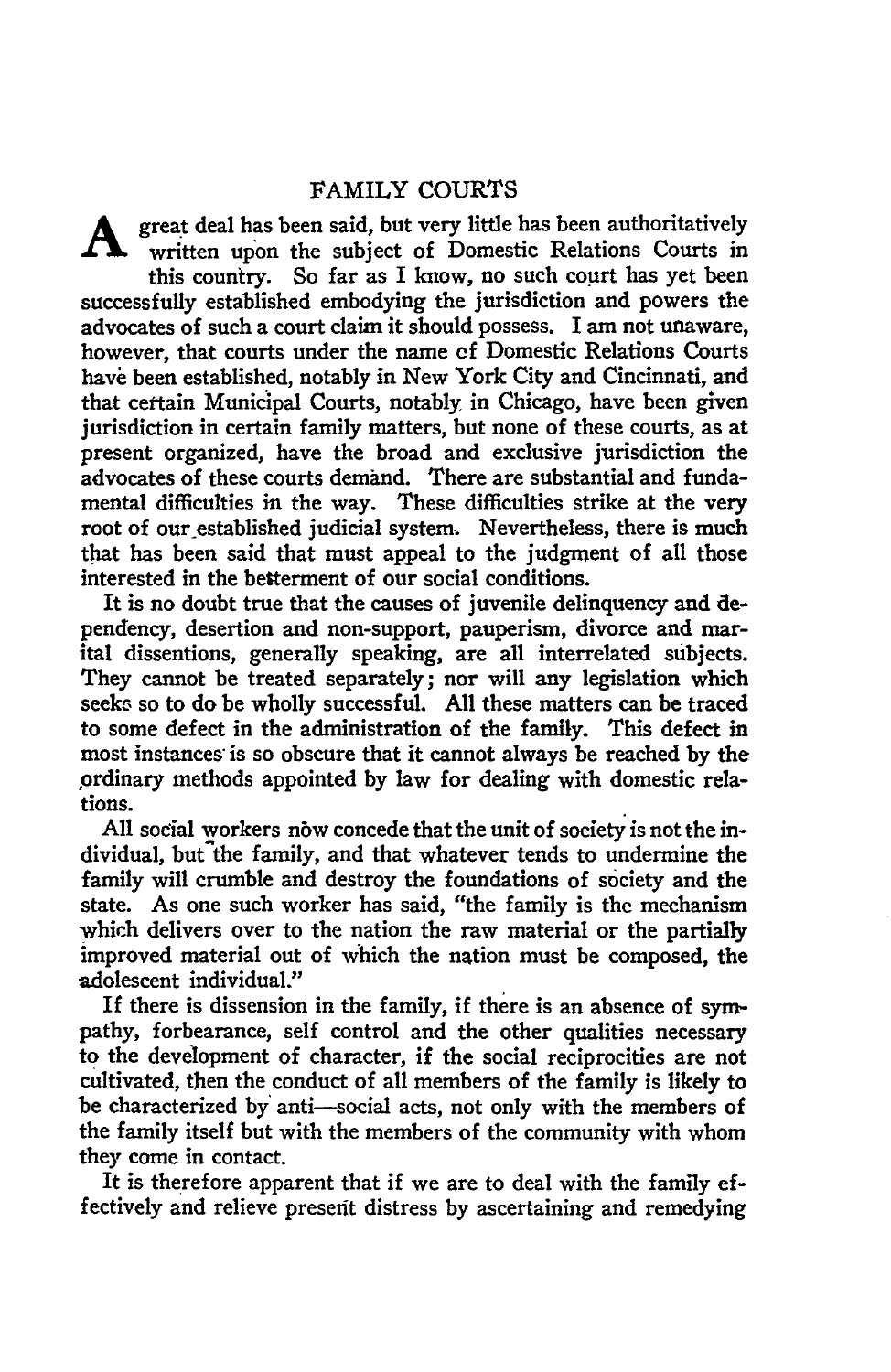#### *FAMILY COURTS* **379**

the causes of disruption and of anti-social conduct in general, some court or other tribunal must be given power to deal with the family as a unit. As our laws are now constituted, however, the various phases of the family life are considered by independent courts whose work is in no way inter-related and is consequently more or less wasteful and barren of the results many of our people believe ought to be obtained. In this state these courts are the Circuit Court, having original and exclusive jurisdiction in divorce cases, including the custody of children of the parties and the granting of alimony; the Juvenile Court, having charge of the delinquent and dependent children of the community ; the Probate Court, having exclusive jurisdiction over the matters of estates and the adoption and guardianship of children; and the Criminal Courts, having jurjsdiction over various offenses growing out of the family relation such as adultery, abandonment, failure' to support, and the like. Exclusive jurisdiction in bastardy cases is conferred upon. the Circuit Court, and marriage licenses are issued by the county clerk.

There is no adequate jurisdiction in which the responsibility of the parents for the delinquency or dependency of their children can be effectively treated. Some attempt has been made to this end but as yet such legislation has failed of its purpose. The inability of the Juvenile Court as at present constituted to reach the family is well understood, although in its treatment of the child it has, I believe, fully justified itself. Yet it cannot be doubted that much of the opposition to the Juvenile Court has been because of the inquisitorial powers given to the judge of that court under the law.

The only possible solution of the difficult and complicated problems involved, if they can be solved at all, is to combine in one court exclusive jurisdiction to hear and determine all matters concerning the family growing out of the family relations. Such a combination would not only prevent the present economic waste, but separate the purely sociological questions that arise from domestic disturbances from those that arise solely in the economic and business affairs of the community, giving to each class of cases a separate tribunal.

Any legislation which attempts to deal with this subject in any other way than by a complete subordination of all domestic troubles, whatever their source, to the jurisdiction of a single court, will, in my judgment, prove abortive and unavailing. Nor can such a combination be brought about except by an amendment to our present constitution. The. courts as at present organized have certain exclusive constitutional powers. These powers cannot be taken away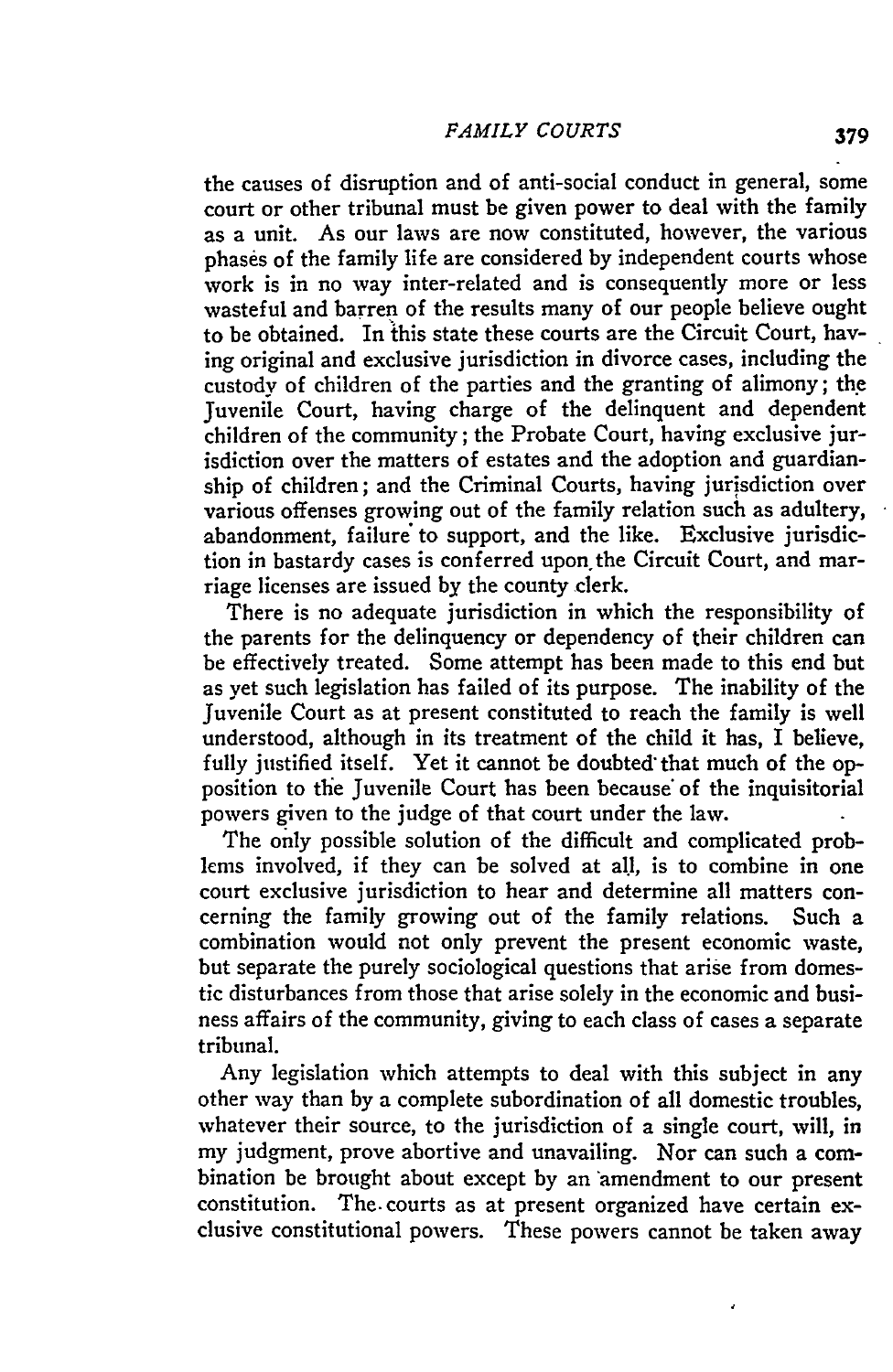by mere legislation but only by an amendment to the constitution itself, creating and conferring these powers upon some other or a new tribunal. To shift the responsibility from one tribunal to another, as our courts are now constituted, will bring us no nearer the solution of the problems involved than we were before.

The serious question in this whole matter, however, is as to whether we are prepared to incorporate into our judicial system courts possessing the far-reaching powers proposed to be given to the judges of family courts. There are serious and fundamental objections to the extension of the authority of our courts as at present constituted. It is perfectly clear from what has already been said as to the functions of such a court that the judge of a Domestic Relations Court cannot be confined in his activities to the narrow limits of a strictly judicial officer. In addition, he must have large executive and administrative powers. The judgments of a judicial officer as at present constituted in this country are confined to the pleadings and to the testimony taken in open court. He does not take the initiative in any proceeding: brought before him. His sole duty is to determine under the law and the facts the questions presented. The judge of a family court must have larger powers than these. He must be at liberty to investigate or cause to be investigated every anti-social or abnormal act growing out of family disturbances. His duties must necessarily be inquisitorial rather than accusatory. In this respect he will resemble more nearly the judge of a civil law court than the judge of a common law court. The civil methods of procedure are those adopted by the continental countries of Europe from the Roman law. The common law methods are those originating in England and later adopted in this country. There are fundamental differences in principle between the two systems. Under the civil law methods, the rules of evidence and of *stare decisis,* as we understand and apply them, are wholly unknown. The presiding judge examines witnesses and performs many of the duties of a prosecuting officer. These powers are not conferred upon the judge of a common law court. Trained as we are, therefore, in the common law methods, the civil methods will appear to many of us as not only radical but in many respects inconsistent with our notions 'of the judicial function. But if we are to establish family courts we must accustom ourselves to the inquisitorial methods of the civil law courts. For to limit a judge of such a court to the usual common law functions will result in useless efforts and vain legislation.

The courts as now established in this country have all the powers in family matters that the common law can give them. To empower